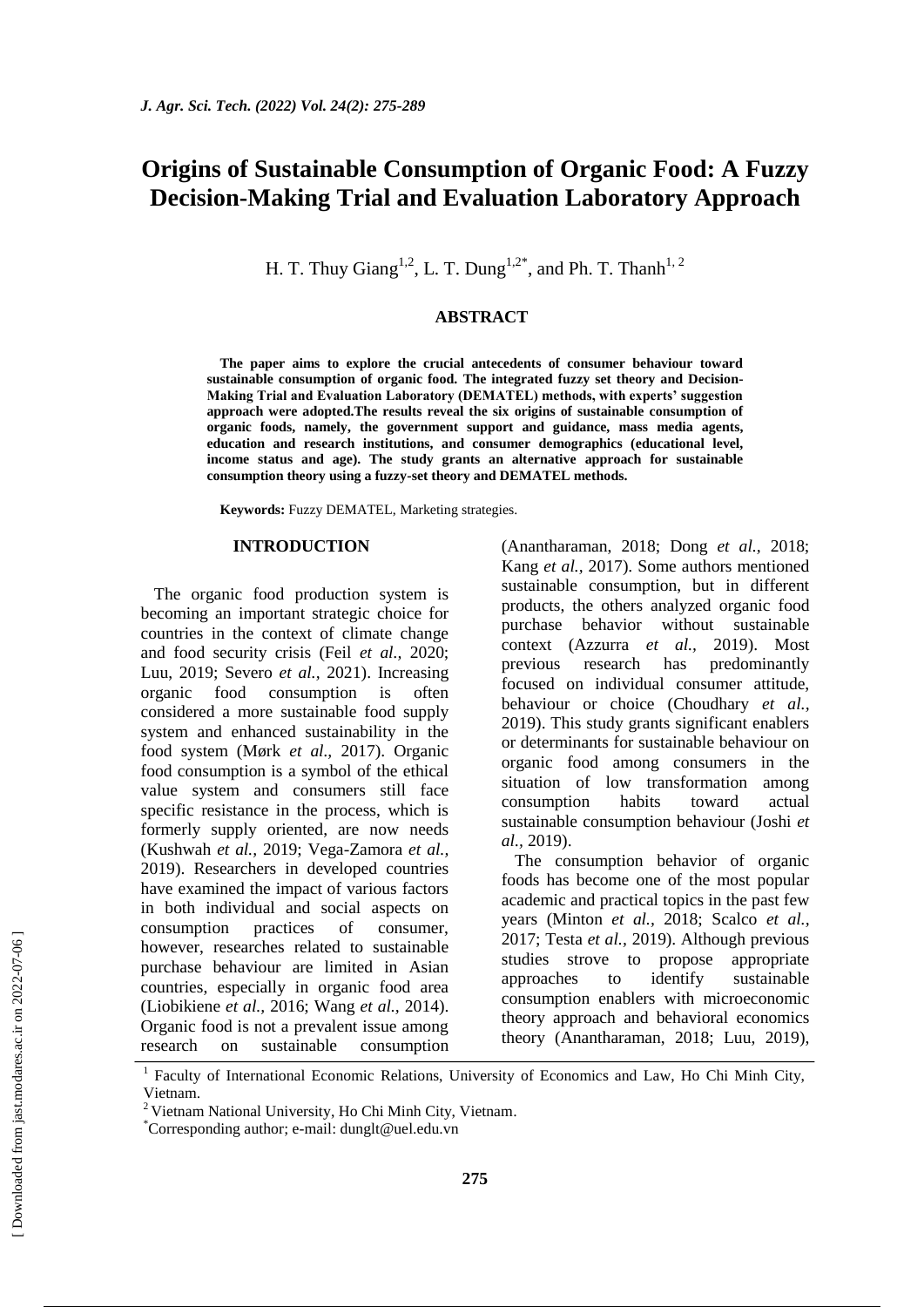

these methods had not considered linguistic ambiguity in the complexity of real problems and the interdependence among attributes of the consumption process and consumer psychology (Tseng *et al.,* 2018). Because of the vagueness of human judgments, more scholars try to combine DEMATEL with fuzzy logic as fuzzy set theory supplies a solution to uncertainty in these complex systematical problems (Bellman and Zadeh, 1970; Wu, 2012). Besides, consumers' organic food consumption behavior is a complex process, black box decoding process involves a large number of complexly linked criteria and factors, which might be resolved effectively by the DEMATEL method (Raval *et al.,* 2021; Torma *et al.,* 2018).

The paper uses a fuzzy set theory and DEMATEL method to approach sustainable consumption in a manner that goes beyond expert opinions. The study grants an alternative approach for sustainable consumption theory using a fuzzy-set theory and DEMATEL methods. The paper grants data on the influencing mechanism of each criterion on the whole system on organic food consumption behaviour, providing multi-faceted insight, deepening understanding related to the sustainable consumption behaviour of organic food, as the foundation for proposing effective marketing strategies, promoting sustainable consumption of organic food in a step-bystep manner.

From sustainable development perspectives, sustainable consumption refers to goods and services consumption behavior that responds to actual needs and future generation needs (World Commission on Environment and Development, 1987). Sustainable consumption behaviour might be presented in the four key dimensions, focusing on the ecological and socio‐ economic impacts of consumption behaviours (Geiger *et al.,* 2017). Organic products are generally regarded as healthier, safer, better tasting, and more nutritious than conventionally produced products (Luu, 2019).

The theory of planned behavior and value theory has adopted sustainable consumption behavior studies, based on perceived value effects on personal moral norms, beliefs and attitudes (Han *et al.,* 2020; Scalco *et al.,* 2017). The social cognitive theory is incorporated into the framework of reciprocal determinism to understand sustainable consumer behavior, based on the assumption of the individual capability of control over their actions with environmental occurrences (Phipps *et al.,* 2013).

## **Consumer Demographic Aspects**

Sustainable consumption has mainly focused on green consumer sociodemographic profiling (Kwon and Ahn, 2020). Consumer demographic aspect, namely, age, education level, income, and family characteristics mainly focus on recent findings (Luu, 2019). Previous studies show that older people are, more likely to consume sustainably because they receive knowledge from surrounding sources (Azzurra *et al.,* 2019). People with higher education are more likely to express positive attitudes towards organic products (Singh and Verma, 2017). Organic food price is a crucial barrier for sustainable consumption behavior, higher-income households are also more likely to form positive attitudes and to purchase more organic food (Bryła, 2016). Previous studies that have used demographic predictors of behavior are ambiguous, and there have been inconsistencies in the findings of previous literature (Coderoni and Perito, 2020; Sun *et al.,* 2019).

### **Psychological Aspects**

The psychological aspect reflects different customer psychology features about sustainable consumption (Joshi *et al.,* 2019; Sharma *et al.,* 2017; Wang *et al.,* 2018). Numerous scholars report a weak linkage between attitude/intention and behavior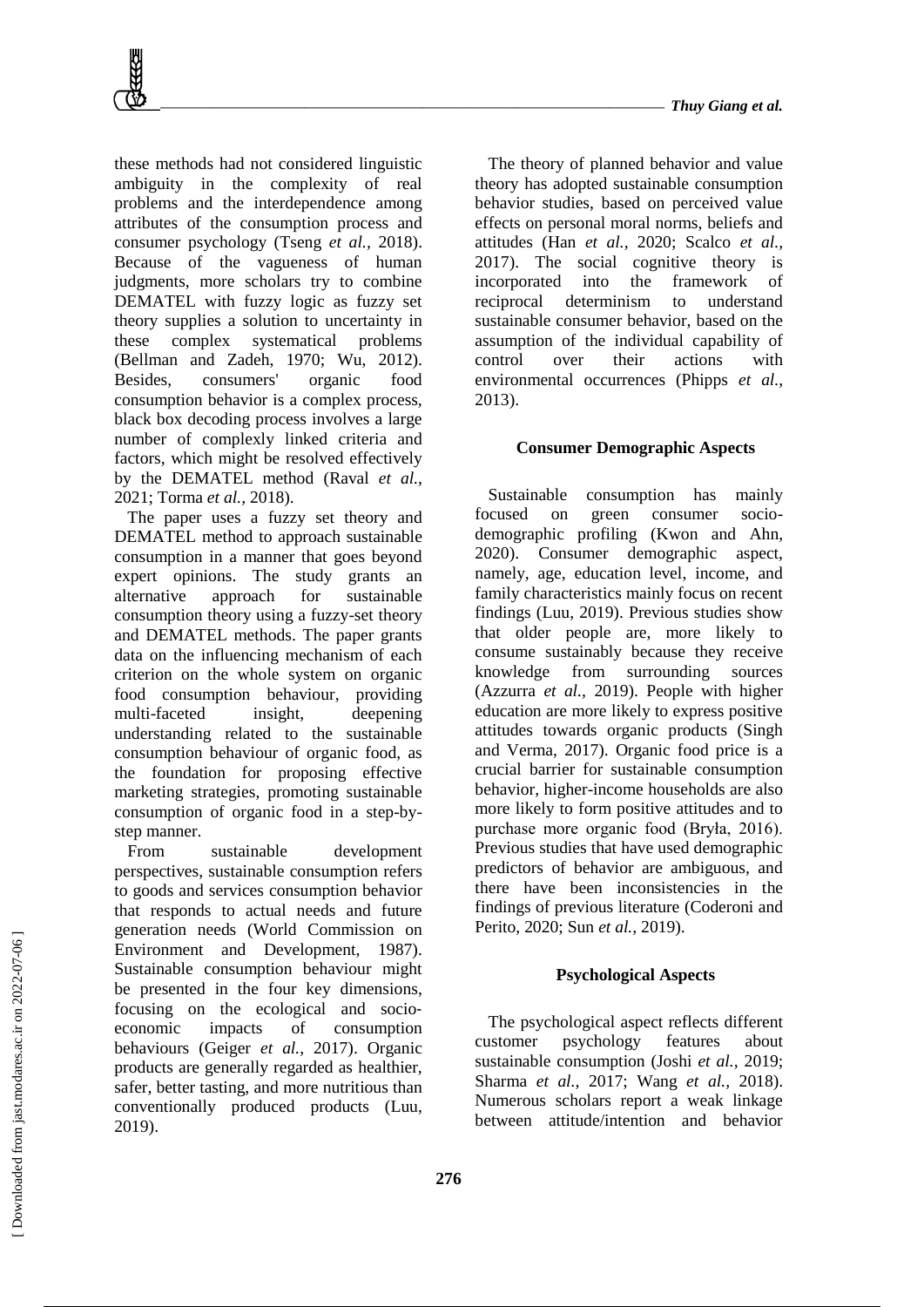related to green behavior (Chekima *et al.,* 2017; Tripathi *et al.,* 2016). Sociopsychological factors might explain environmentally conscious consumer behavior effectively (Coderoni and Perito, 2020). However, a small section of the existing research focuses on using sociopsychological factors in the explanation of consumer sustainable behavior (Srivastava and Chawla, 2017). Thus, psychological factors might provide insight into the role of individual factors for sustainable consumption (Joshi *et al.,* 2019).

#### **Social-Level Aspects**

The social-level aspect refers to social conditions that affect green consumption, which provides conditions that facilitate or restrict behavior (Han, 2020). The social condition aspect affects customer behavior such as consumption environment, environmental pollution level, and environmental trends (Song *et al.,* 2020). In discussing the social cognitive theory system collectivism and social value, others guidance and the external situation orientation are suitable for summarizing consumer green consumption behavior (Sun *et al.,* 2019). The social-level aspect as one enabler of sustainable consumption is proposed from the combination of structural theory, environmental sociology and consumption sociology (White *et al.,* 2019).

#### **Stakeholders Impact**

Stakeholder impact includes regulatory stakeholders, internal stakeholders and market stakeholders, which might influence the organization achievement (Simeone and Scarpato, 2020). Stakeholders participate in the decision-making process or influence the decision-making, whose interests are positively or negatively affected by the decision results (Golob *et al.,* 2018; Torres‐ Ruiz *et al.,* 2018; Zhuang *et al.,* 2019). Stakeholder impact, namely, government support and guidance, education and research institutions, and the mass media agents are considered to be the crucial stakeholders affecting sustainable consumption behavior (Pacheco-Blanco and Bastante-Ceca, 2016; Testa *et al.,* 2019; Xu *et al.,* 2018).

## **MATERIALS AND METHODS**

#### **Fuzzy DEMATEL**

The paper implemented the fuzzy DEMATEL to determine the origins of sustainable consumption behavior and correlations among these antecedents, using linguistic preferences (Tseng *et al.,* 2018). The definition and steps of fuzzy DEMATEL are based on previous procedures (Raval *et al.,* 2021; Tseng *et al.,* 2018).

**Step 1:** Reviewing the origins of sustainable consumption of organic food, through the comprehensive literature review and experts' suggestions.

**Step 2:** Prepare the fuzzy pair-wise comparison matrix

A fuzzy scale is adopted for appraising the nexus between construct and criteria with five linguistic terms (low importance; moderate; strong; demonstrated; extreme importance) as shown in Table 1. Each linguistic term has its own corresponding positive Triangular Fuzzy Numbers (TFN), which is presented as a triplet (l, m, u), where  $l \leq m \leq u$ . Suppose  $Z_{ij}^k = (l_{ij}, m_{ij}, u_{ij})$ , where  *to be the fuzzy assessment* that the *k-th* expert grants the degree to which *i* factor influences *j* factor.

Table 1. Fuzzy linguistics references.

| Linguistics references |     | m               |     |
|------------------------|-----|-----------------|-----|
| Low importance         |     | $^{\prime}$ 0 1 | 0.3 |
| Moderate               | 01  | 03              | 0.5 |
| Strong                 | 0.3 | 05              | 0.7 |
| Demonstrated           | 0.5 | 0.7             | 0 ዓ |
| Extreme importance     | 07  | 09              |     |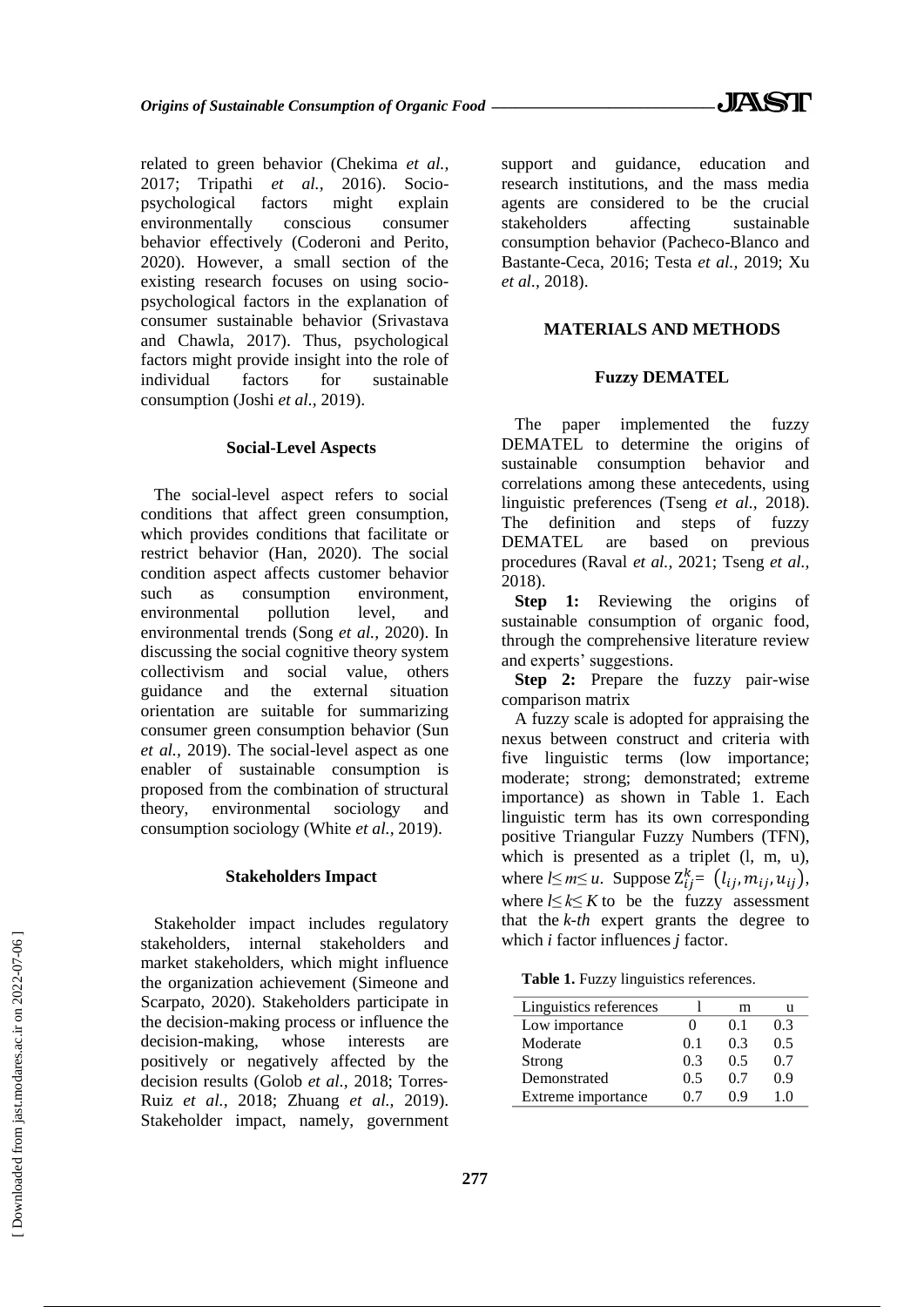**Step 3:** Generating fuzzy initial direct relation matrix

The *k* experts develop sets of pair-wise comparison in terms of effects and direction among construct criteria with a defuzzification algorithm, which might transform a fuzzy output of a fuzzy inference system into a crisp output. The algorithm for defuzzification is performed by searching the center of gravity and singletons, the average mean, the left-most maximum and the right-most maximum. The CFCS (Converting Fuzzy data into Crisp Scores) method is adopted, based on determining the fuzzy minimum and maximum of the fuzzy number range, and the total score might be collected as a weighted average. The CFCS method algorithm for defuzzification is as follows:

Standardization of the fuzzy numbers:

$$
xl_{ij}^k = \frac{(l_{ij}^k - \min l_{ij}^k)}{\Delta_{min}^{\max}}, 1 \le k \le K
$$
 (1)

$$
xm_{ij}^k = \frac{\left(m_{ij}^k - \min l_{ij}^k\right)}{\Delta_{min}^{max}}, 1 \le k \le K \tag{2}
$$

$$
x u_{ij}^k = \frac{\left(u_{ij}^k - \min l_{ij}^k\right)}{\Delta_{\min}^{\max}}, 1 \le k \le K \tag{3}
$$

Where,  $\Delta^{max}_{min}$  =  $max$   $u_{ij}^k$  —  $min$   $l_{ij}^k$ 

Calculation of left and right normalized values:

$$
xls_{ij}^k = \frac{xm_{ij}^k}{\left(1 + xm_{ij}^k - xl_{ij}^k\right)}
$$
(4)

$$
xus_{ij}^k = \frac{xu_{ij}^k}{\left(1 + xu_{ij}^k - xm_{ij}^k\right)}
$$
(5)

Calculation of the total normalized value:  $\Gamma = \frac{1}{2}$ 

$$
x_{ij}^k = \frac{\left[xls_{ij}^k\left(1 - xls_{ij}^k\right) + xus_{ij}^k\right]}{\left(1 + xus_{ij}^k - xls_{ij}^k\right)}
$$
(6)

Compute the crisp value:  $BNP_{ij}^k = min l_{ij}^k - x_{ij}^k \Delta_{min}^{max},$  $(7)$ 

Get integrated score by averaging the crisp scores of all K assessments:

$$
=\frac{1}{K}\sum_{k=1}^{K}\sum_{k=1}^{K}BNP_{ij}^{k}\tag{8}
$$

The initial direct-relation matrix  $A = |a_{ij}|$ is gathered, where A is an  $n \times n$  non-negative matrix, *aij* reflects the direct effect of factor *i* on factor *j*, and when  $i=j$ , the diagonal elements *aij*= 0. Besides, the causal effect of each pair of factors can be mapped by drawing an influence map between each pair of factors.

**Step 4:** Compute the normalized direct relation matrix

Computation of the normalized directrelation matrix  $D = [d_{ij}]$ , in every element in matrix *D* is complying with  $0 \leq d_i \leq 1$ ; also, all principal diagonal elements are equal to 0:

$$
D\!\!=\!
$$

 $\frac{1}{\max\left(\max\sum_{j=1}^{n}a_{ij},1\leq j\leq n;\max\sum_{i=1}^{n}a_{ij},1\leq i\leq n\right)}Z$ (9)

 $\mathbf{1}$ 

**Step 5:** Develop the total relation matrix

The total relation matrix *T* is acquired, where *T* is an *n×n* identity matrix. The element *tij* presents the indirect effects that criterion *i* have on criterion *j*. Thus, the T matrix indicates the total relationship among all pairs of system factors. This matrix is computed by using the Matlab software:

 $T = D(I - D)^{-1} (10)$ 

**Step 6:** Develop the causal diagram

Calculating the Driving power (D) and dependence power (R) based on the total relation matrix by summing the rows and columns, respectively. Subsequently, the causal interrelationships diagram can be drawn by arranging the attributes adopting the coordinates (D+R, D-R). Therefore,  $(D+R)$  is used to express the horizontal axis, which is called "Prominence", to present the importance of attributes. Adopting (D-R) as a vertical axis represents the "Relation" and displays the cause and effect relation among the attributes. If an attribute's (D-R) has a positive value, the attribute belongs to a causal group; in contrast, if the attribute possesses a negative value for (D-R), it becomes an effect group (Tseng *et al.,* 2019).

#### **Sample and Data Collection**

A small sample is required to decide on the Fuzzy Dematel method, as it is not a statistically based technique (Chou *et al.,* 2012). In this study, a sample consists of 11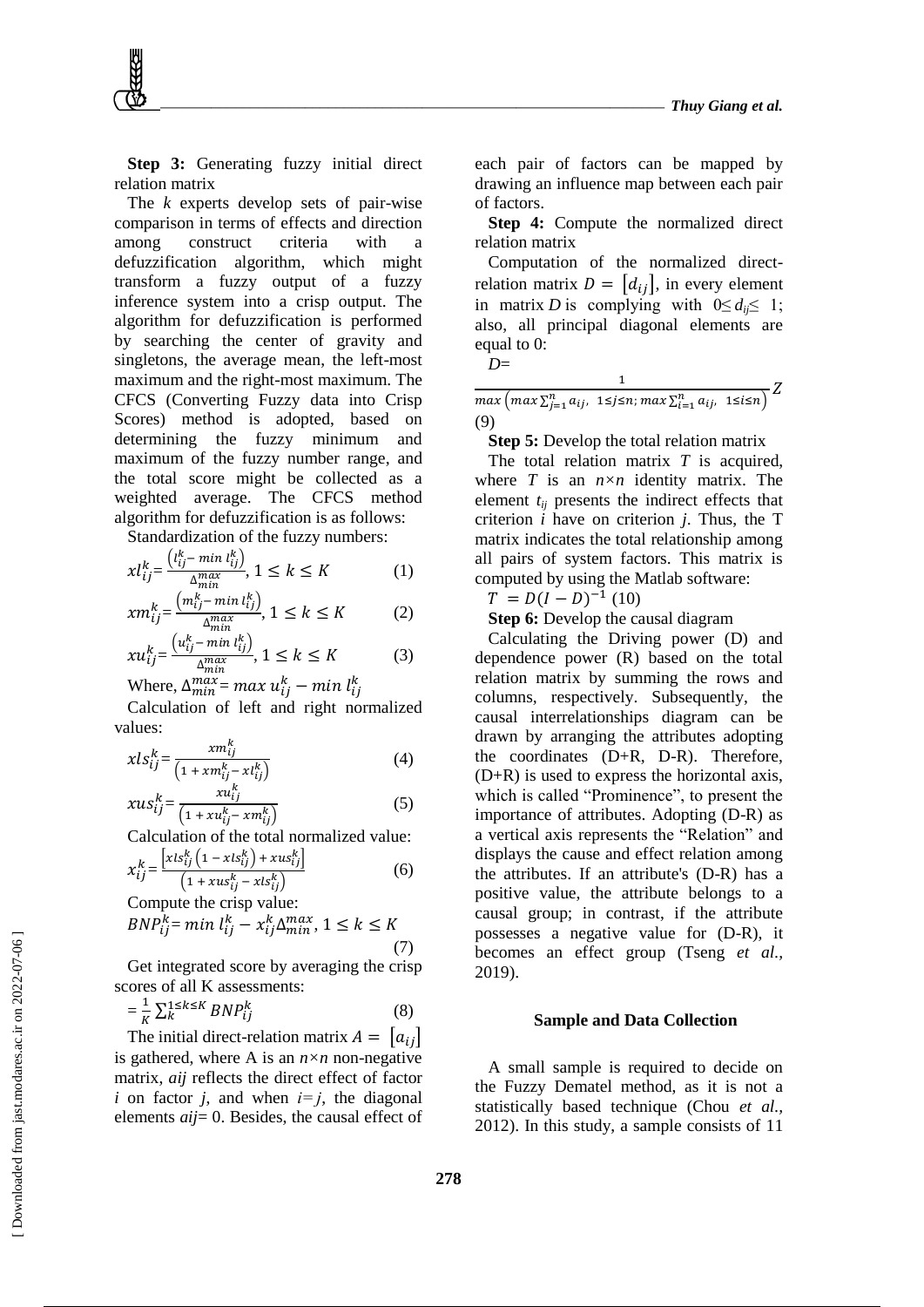experts selected for interviews, including five professors with more than five years of research experience in customer behavior, three organic food store owners with more than five years of business experience, and three local consumer representatives with more than five years of using organic food. Respondents are voluntary and are informed that their responses would remain anonymous and confidential. The survey is based on purposive sampling and conducted between September and December 2020. The data is gathered by a direct interviewing method with an on-the-job interview approach, which is considered apposite for Vietnamese culture, where communication is primarily through interpersonal interaction. Furthermore, in emerging economies as Vietnam, an on-the-job interview method is needed to control the quality and reliability of data. The response rate in this study is 94.79%. Table 2 shows the sample representativeness.

#### **Measurement**

Regarding consumer psychological aspect (A1), four criteria were selected: Perceived consumer effectiveness (C1), attitude towards sustainable consumption (C2),

**Table 2.** Sample characteristics.

perceived knowledge about sustainability (C3), and environmental concern (C4) (CurrásPérez et al., 2018; Joshi *et al.,* 2019; Luu, 2019; Sharma *et al.,* 2017; Taufique and Vaithianathan, 2018; Wang *et al.,*  2014).

Three criteria measure consumer demographic aspect (A2): Educational level, income status and consumer age (Luu, 2019; Paco and Lavrador, 2017; Sun *et al.,* 2019). Educational level (C5) means that highly educated people report higher environmental knowledge levels (Geng *et al.,* 2017; Joshi and Rahman, 2017; Luu, 2019; Mancini *et al.,* 2017). Income status (C6) affects the environment perceived validity (Wang, 2017). Consumer age (C7) is positively related to sustainable consumption (Bulut *et al.,* 2017; Luu, 2019).

The social-level aspect (A3) mentions the social conditions that affect sustainable consumer consumption, including consumption environment (C8), environmental pollution level (C9), and environmental trends (C10) (Luu, 2019; Minton *et al.,* 2018; Song *et al.,* 2020; Sun *et al.,* 2019).

The impact of stakeholders (A4) on consumer behavior consists of the impact of support and guidance from Government (C11), mass media (C12), education and

| Demographic characteristics      | Frequency | Percentage |
|----------------------------------|-----------|------------|
| Gender                           |           |            |
| Male                             | 7         | 63.64      |
| Female                           | 4         | 36.36      |
| Age                              |           |            |
| $25-34$ years                    | 3         | 27.27      |
| 34-44 years                      | 5         | 45.46      |
| $>$ 45 years                     | 3         | 27.27      |
| Level of education               |           |            |
| Professor in economics           |           | 9.09       |
| Associate professor in economics |           | 63.64      |
| Other                            | 3         | 27.27      |
| Experience                       |           |            |
| 1.6-10 year                      | 3         | 27.27      |
| 2. 11-15 years                   |           | 63.64      |
| $3.15$ years                     |           | 9.09       |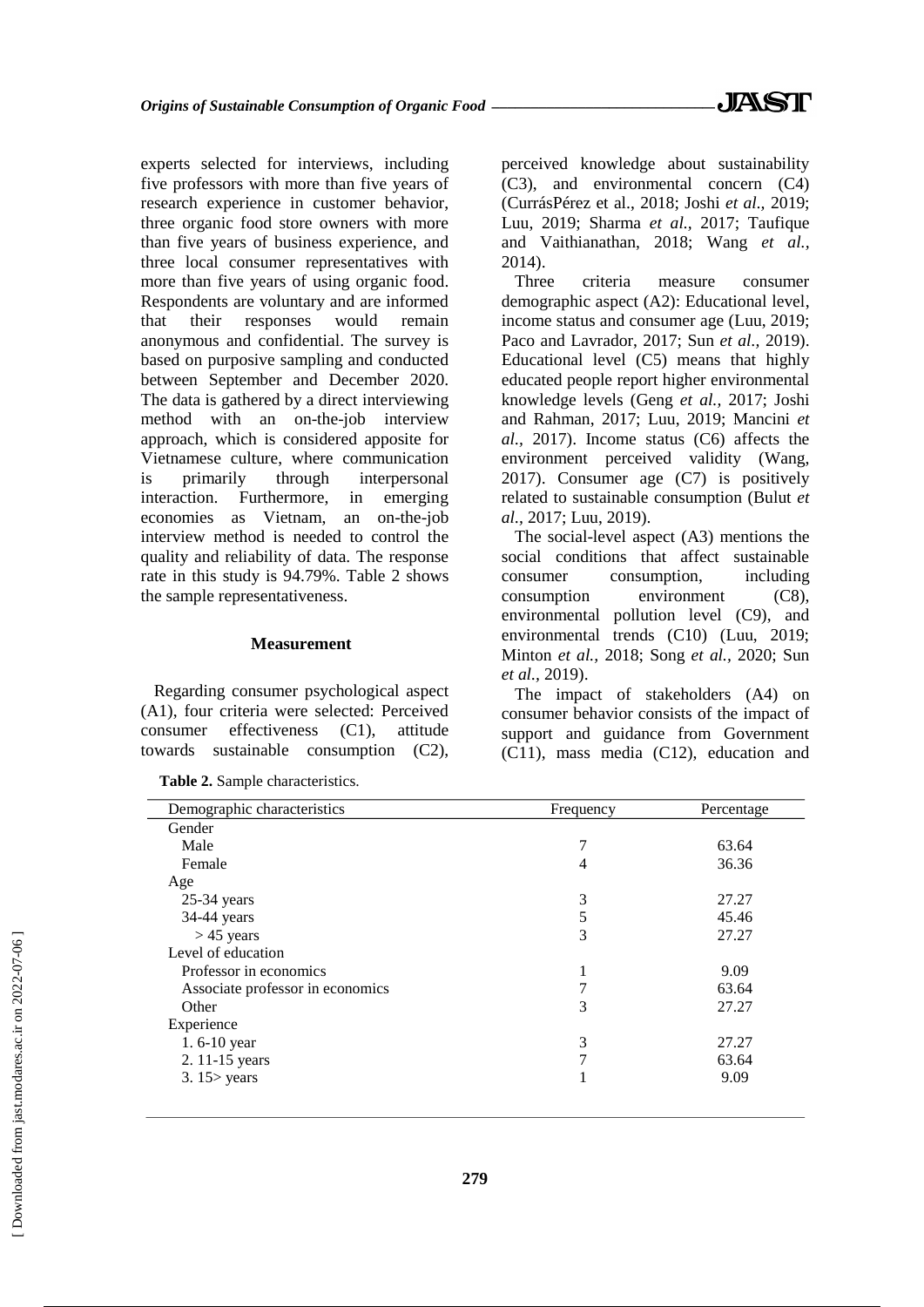research institutions (C13) (Luu, 2019; Pacheco-Blanco and Bastante-Ceca, 2016; Torres‐Ruiz *et al.,* 2018; Xu *et al.,* 2018).

Table 3 shows the critical antecedents of sustainable consumption behavior of organic food, which are reviewed from previous studies and experts' suggestions.

## **RESULTS**

## **The Fuzzy Delphi Method (FDM) Result**

The summaries of FDM are shown in Tables 4, 5, and 6 along with their weight and threshold for screening out attributes. The initial set of sustainable consumption of organic food is evaluated based on experts' experience and judgment. After the evaluation, the linguistic terms are transformed into corresponding triangular fuzzy numbers as shown in Table 1. The FDM applied to refine the important enablers, which are obtainable with the threshold of 0.730, which reveals 13 enablers are accepted and presented in Table 4.

In the next stage, five proposed aspects were facsimiled for the experts' redefinition. Table 5 shows the Delphi panel with important weight and ranking of aspects. Results indicate that four aspects have an important level above the threshold of 0.755, including consumer's psychological aspect (A1), demographic aspect (A2), social-level aspect (A3), and stakeholder impact (A4).

The final results are shown in Table 6 with four significant attributes and 13 criteria employed to analyze in the DEMATEL and provide implication for practices.

#### **DEMATEL Result**

The experts' evaluations of interrelationships among aspects are presented on fuzzy linguistic scales. Then, these empirical data must be converted into triangular fuzzy numbers, as indicated in Tables 7 and 8. These numbers possess incomparable and incomputable features; thus, the proposed procedures must be followed to resolve these vague meanings as precise crisp values.

Once crisp values are obtained, the DEMATEL is used to examine interrelationships and the driving and dependence power through a cause-and-effect diagram. Table 9 shows the inter-relationship matrix of four aspects: consumer psychological aspect (A1), demographic aspect (A2), social-level aspect (A3), and stakeholder impact (A4). This inter-relationship matrix is converted into cause-and-effect inter-relationships, as shown in Table 10. D is the accumulation of rows, and R presents the accumulation of columns. In case (D-R) is a positive value, aspects are categorized into cause groups; otherwise, they belong to effect groups. A cause-and-effect diagram is then generated by mapping the dataset on (D+R), (D-R).

Figure 1 shows that the consumer demographic aspect (A2) and stakeholder impact (A4) belong to the cause group, whereas the effect group includes the psychological aspect (A1) and social-level aspect (A3). As a result, the consumer demographic aspect (A2) and stakeholder impact (A4) are crucial aspects of sustainable consumption. Figure 1 shows the interrelationships among the four attributes. A4 has a substantial impact on the psychological aspect (A1) and medium impact on the social-level aspect (A3), while the social-level aspect (A3) has a medium impact on the psychological aspect (A1). The effect of the consumer demographic aspect (A2) on the psychological aspect (A1) is medium, while the effect of the demographic aspect (A2) on the social-level aspect (A3) is weak. Consumer demographic aspect (A2) and stakeholder impact (A4) have no relationship with each other.

The initial and overall reciprocal relationship matrix is shown in Tables 11 and 12. The cause-and-effect diagram of the criteria may be developed based on driving and dependence power. Therefore, support and guidance from government (C11), mass media (C12), education and research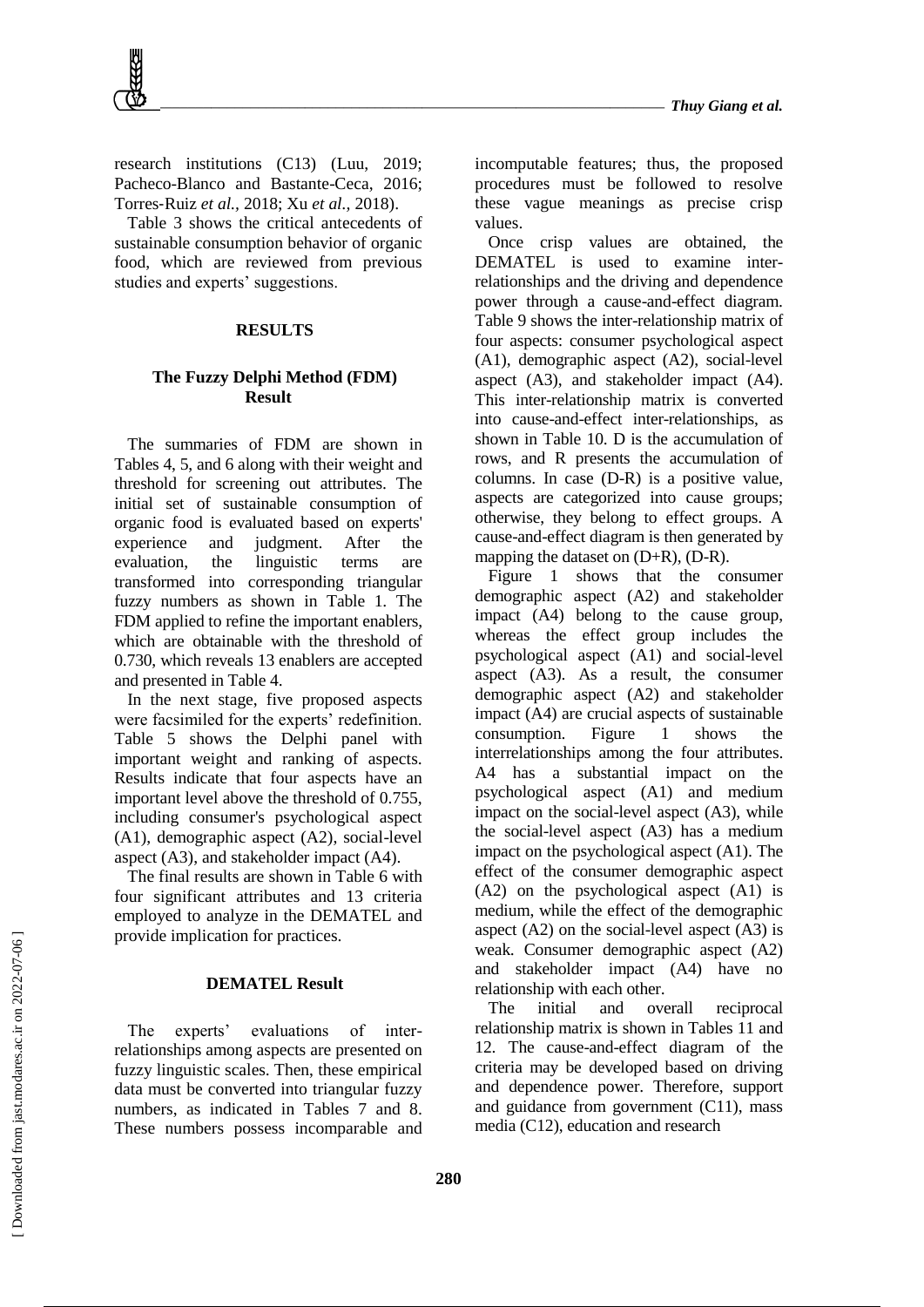

| Aspects                               |                                              | Criteria                                                                                                                                                                           |
|---------------------------------------|----------------------------------------------|------------------------------------------------------------------------------------------------------------------------------------------------------------------------------------|
| Consumer psychological aspect<br>(A1) | C1<br>C <sub>2</sub><br>C <sub>3</sub><br>C4 | Consumer perception of consumption effectiveness<br>Attitude towards sustainable consumption behaviour<br>Consumer perception of sustainability knowledge<br>Environmental concern |
| Consumer demographic aspect<br>(A2)   | C <sub>5</sub><br>C6.<br>C7                  | Educational level<br>Income status<br>Consumer age                                                                                                                                 |
| Social-level aspect<br>(A3)           | C <sub>8</sub><br>C9<br>C10                  | Consumption environment<br>Environmental pollution level<br>Environmental trends                                                                                                   |
| Stakeholder impact<br>(A4)            | C <sub>11</sub><br>C <sub>12</sub><br>C13    | Support and guidance from Government<br>Mass media<br>Education and research institutions                                                                                          |

**Table 3.** Proposed measurement.

 $\overline{a}$ 

**Table 4.** The Fuzzy Delphi Method (FDM) screening out for enablers.

| Initial practices | $I_p$     | $u_p$ | $D_p$ | Decision   |
|-------------------|-----------|-------|-------|------------|
| C <sub>1</sub>    | 0.334     | 0.916 | 0.778 | Accepted   |
| C <sub>2</sub>    | 0.349     | 0.901 | 0.767 | Accepted   |
| C <sub>3</sub>    | 0.323     | 0.927 | 0.785 | Accepted   |
| C <sub>4</sub>    | 0.021     | 0.854 | 0.652 | Unaccepted |
| C <sub>5</sub>    | 0.327     | 0.927 | 0.785 | Accepted   |
| C6                | 0.012     | 0.863 | 0.659 | Unaccepted |
| C7                | 0.034     | 0.841 | 0.644 | Unaccepted |
| C8                | 0.334     | 0.916 | 0.778 | Accepted   |
| C9                | 0.344     | 0.906 | 0.770 | Accepted   |
| C10               | 0.365     | 0.885 | 0.757 | Accepted   |
| C11               | (0.002)   | 0.877 | 0.668 | Unaccepted |
| C12               | 0.355     | 0.895 | 0.763 | Accepted   |
| C13               | 0.344     | 0.906 | 0.770 | Accepted   |
| C14               | 0.375     | 0.875 | 0.750 | Accepted   |
| C15               | 0.365     | 0.885 | 0.757 | Accepted   |
| C16               | 0.323     | 0.927 | 0.785 | Accepted   |
| C17               | 0.365     | 0.885 | 0.757 | Accepted   |
| C18               | (0.022)   | 0.897 | 0.681 | Unaccepted |
| C19               | 0.002     | 0.873 | 0.665 | Unaccepted |
| C <sub>20</sub>   | (0.016)   | 0.891 | 0.677 | Unaccepted |
| C <sub>21</sub>   | (0.016)   | 0.891 | 0.677 | Unaccepted |
|                   | Threshold |       | 0.730 |            |

**Table 5.** The Fuzzy Delphi Method (FDM) for aspects.

|    |           | $u_{p}$ |       | Decision   |
|----|-----------|---------|-------|------------|
| A1 | 0.177     | 0.927   | 0.785 | Accepted   |
| A2 | 0.156     | 0.906   | 0.770 | Accepted   |
| A3 | 0.177     | 0.927   | 0.785 | Accepted   |
| A4 | 0.135     | 0.885   | 0.757 | Accepted   |
| A5 | 0.133     | 0.891   | 0.677 | Unaccepted |
|    | Threshold |         | 0.755 |            |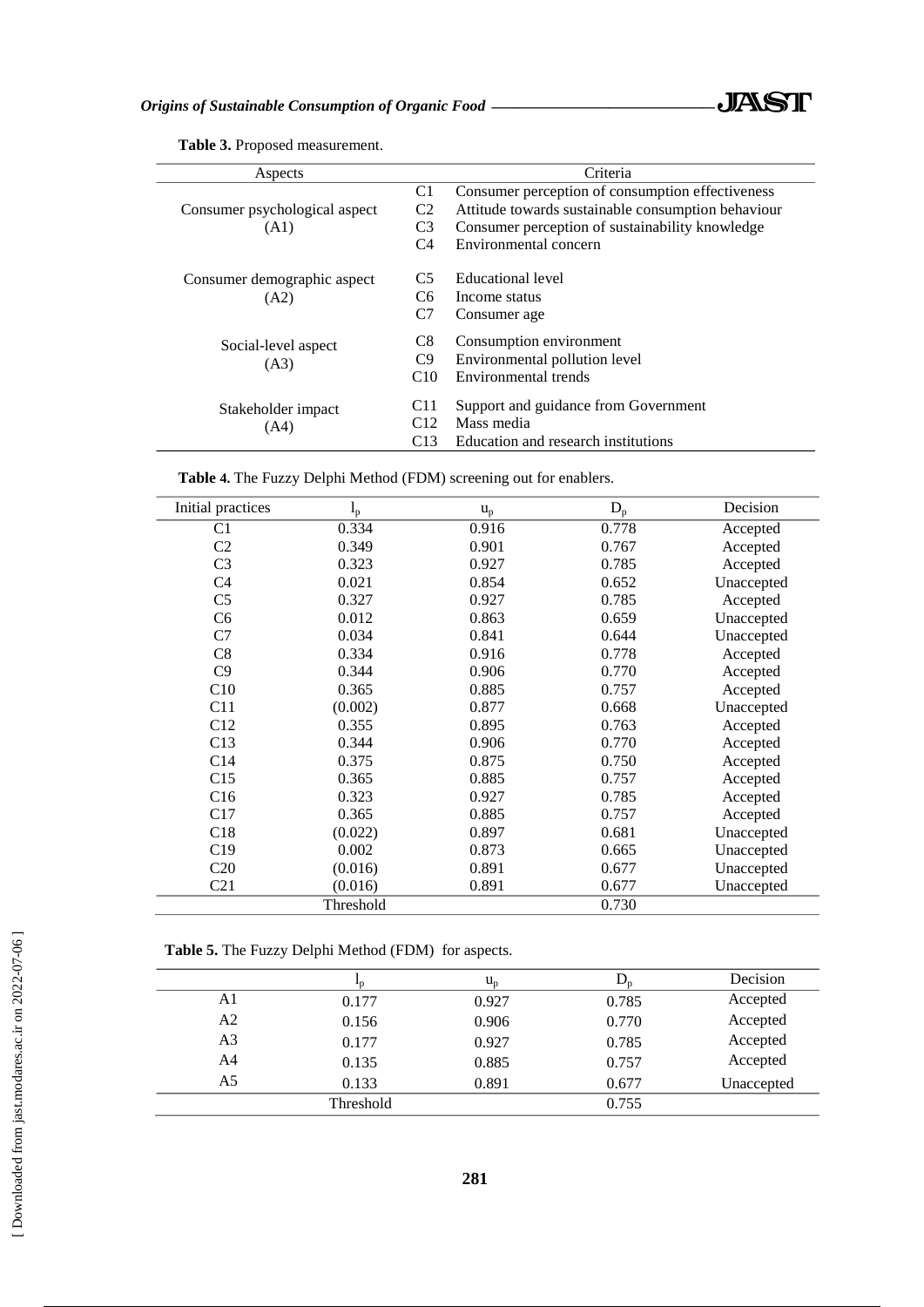|                |               |                |                 | Criteria                                 |
|----------------|---------------|----------------|-----------------|------------------------------------------|
|                | Aspect        | Initial set    | Final set       | Practices                                |
|                |               | C <sub>1</sub> | C <sub>1</sub>  | Perceived consumer effectiveness         |
|                | Consumer      | C2             | C <sub>2</sub>  | Attitude towards sustainable purchasing  |
| A1             | psychological | C <sub>3</sub> | C <sub>3</sub>  | Perceived knowledge about sustainability |
|                | aspect        | C <sub>5</sub> | C4              | Environmental concern                    |
|                | Consumer      | C8             | C <sub>5</sub>  | Educational level                        |
| A2             | demographic   | C <sub>9</sub> | C <sub>6</sub>  | Income status                            |
|                | aspect        | C10            | C7              | Age                                      |
|                |               | C12            | C8              | Consumption environment                  |
| A <sub>3</sub> | Social-level  | C13            | C9              | Environmental pollution level            |
|                | aspect        | C14            | C10             | Environmental trends                     |
|                | Stakeholder   | C15            | C <sub>11</sub> | Support and guidance from the government |
| A4             |               | C16            | C12             | Mass media                               |
|                | impact        | C17            | C13             | Education and research institutions      |

**Table 6.** The Fuzzy Delphi Method (FDM) result for aspects and criteria.



**Figure 1.** Causal interrelationships diagram among the aspects.

institutions (C13), educational level (C5), income status  $(C6)$  and consumer age  $(C7)$ are six causal criteria for sustainable consumption.

Figure 2 and Table 13 show the driving and dependence power among 13 criteria with their groups. The finding pays attention to six criteria, which were derived from causal aspects demographic aspect (A2) and stakeholder impact (A4) and belong to causal group from DEMATEL result including support and guidance from government (C11), mass media (C12), education and research institutions (C13), educational level (C5), income status (C6), and consumer age (C7).

## **DISCUSSION**

The study reveals two attributes of the causal group, namely, consumer demographic aspect and stakeholder impact. In particular, stakeholder impact has a significant impact on the effect group two factors, including the consumer psychological and social-level aspects, which demonstrates the role of stakeholders in consumers and the community in promoting sustainable consumption of organic food (Zhuang *at el.,* 2019). Besides, the consumer demographic aspect is also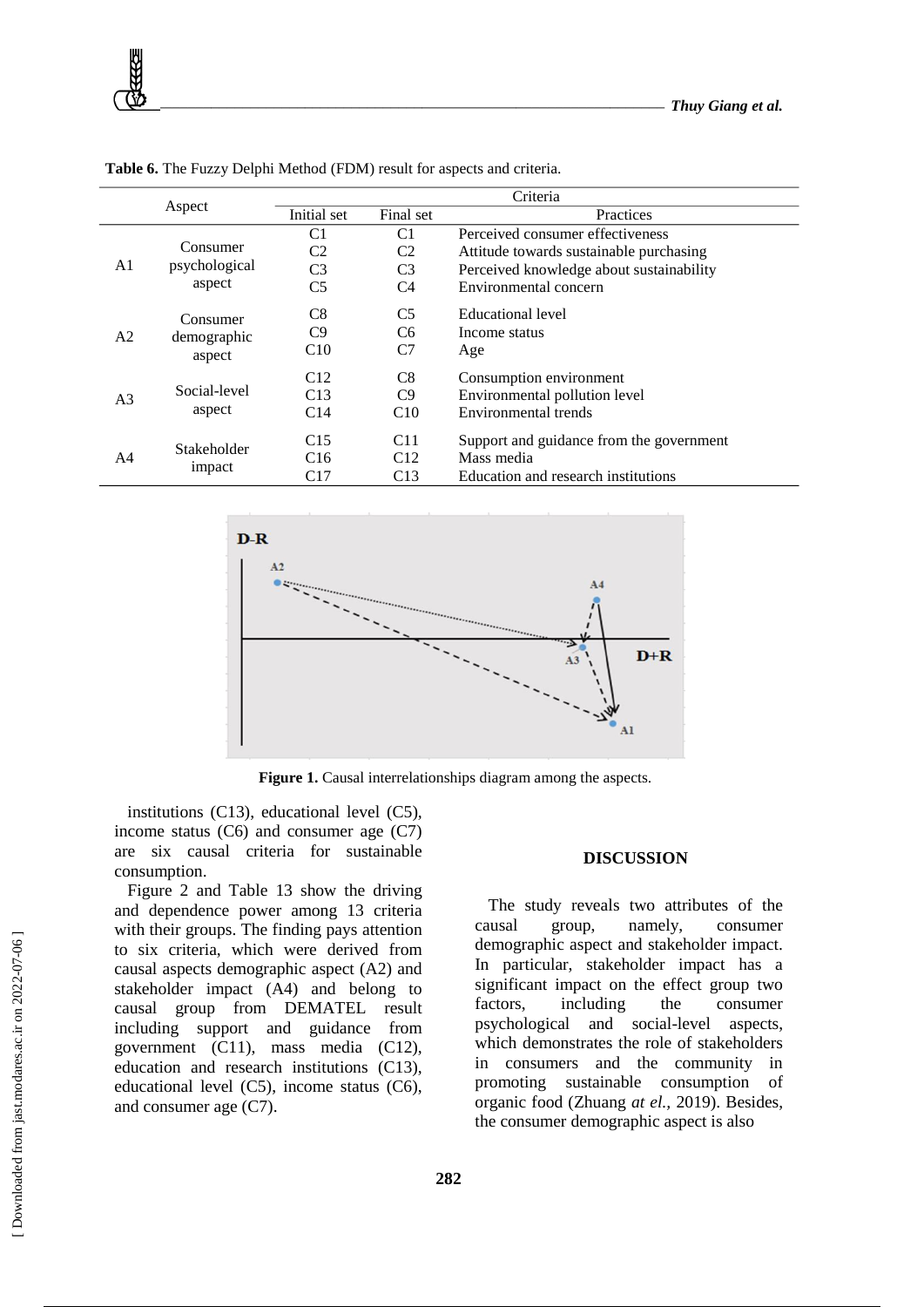| erts.                                                                                                          |                                                                              |                                  |  |                                  |                                |                                          |  |                                         |                                         |                                                                 |
|----------------------------------------------------------------------------------------------------------------|------------------------------------------------------------------------------|----------------------------------|--|----------------------------------|--------------------------------|------------------------------------------|--|-----------------------------------------|-----------------------------------------|-----------------------------------------------------------------|
|                                                                                                                | A <sub>2</sub>                                                               |                                  |  |                                  | A <sub>3</sub>                 |                                          |  |                                         | $\mathsf{A}4$                           |                                                                 |
|                                                                                                                |                                                                              |                                  |  |                                  |                                |                                          |  |                                         |                                         |                                                                 |
|                                                                                                                |                                                                              |                                  |  |                                  |                                |                                          |  |                                         |                                         |                                                                 |
|                                                                                                                |                                                                              |                                  |  |                                  |                                |                                          |  |                                         |                                         |                                                                 |
| $\begin{array}{c} 0.000 \\ 1.000 \\ 0.300 \\ 0.300 \end{array}$                                                | $\begin{array}{c} 0.100 \\ 1.000 \\ 0.500 \\ 0.500 \end{array}$              | 0.300<br>0.700<br>0.700<br>0.700 |  | 0.000<br>0.500<br>1.000<br>1.500 | 001100<br>007.000<br>0.7000    | $0.300$<br>$0.900$<br>$0.000$<br>$0.900$ |  | 0.000<br>0.500<br>0.300<br>1.000        | 0.100<br>0.700<br>0.500<br>1.000        | 0.300<br>0.700<br>0.700<br>1.000                                |
|                                                                                                                |                                                                              |                                  |  |                                  |                                |                                          |  |                                         |                                         |                                                                 |
|                                                                                                                |                                                                              |                                  |  |                                  |                                |                                          |  |                                         |                                         |                                                                 |
|                                                                                                                |                                                                              |                                  |  |                                  |                                |                                          |  |                                         |                                         |                                                                 |
|                                                                                                                |                                                                              |                                  |  |                                  |                                |                                          |  |                                         |                                         |                                                                 |
|                                                                                                                |                                                                              |                                  |  |                                  |                                |                                          |  |                                         |                                         | $\begin{array}{c} 10000 \\ 0.600 \\ 0.400 \\ 0.700 \end{array}$ |
| $\begin{array}{c} \n 74 \\  \times 0.000 \\  \hline\n 1.000 \\  \times 0.300 \\  \hline\n 0.300\n \end{array}$ | $\begin{array}{c} \times \text{m} \\ 0.000 \\ 0.400 \\ 0.400 \\ \end{array}$ |                                  |  |                                  |                                |                                          |  | $\frac{1}{2}$<br>000.000<br>000.000     | XIII<br>0.000.000<br>0.400<br>0.900.00  |                                                                 |
|                                                                                                                |                                                                              |                                  |  |                                  |                                |                                          |  |                                         |                                         |                                                                 |
|                                                                                                                |                                                                              |                                  |  |                                  |                                |                                          |  |                                         |                                         |                                                                 |
|                                                                                                                | XIS<br>0.000<br>0.875<br>0.400<br>0.400                                      |                                  |  |                                  | XIS<br>0.000<br>0.600<br>0.875 |                                          |  |                                         | XIS<br>0.000<br>0.600<br>0.400<br>0.875 |                                                                 |
|                                                                                                                |                                                                              |                                  |  |                                  |                                |                                          |  |                                         |                                         |                                                                 |
|                                                                                                                |                                                                              |                                  |  |                                  |                                |                                          |  |                                         |                                         |                                                                 |
| xls<br>0.000<br>1.000<br>0.364<br>0.364                                                                        |                                                                              |                                  |  | xls<br>0.000<br>0.545<br>1.000   |                                |                                          |  | xls<br>0.000<br>0.545<br>0.364          |                                         |                                                                 |
|                                                                                                                |                                                                              |                                  |  |                                  |                                |                                          |  |                                         |                                         |                                                                 |
|                                                                                                                |                                                                              |                                  |  |                                  |                                |                                          |  |                                         |                                         |                                                                 |
| $\frac{7}{20}$<br>$\frac{0.000}{0.875}$<br>$\frac{0.378}{0.378}$                                               |                                                                              |                                  |  | zij<br>0.000<br>0.576<br>0.875   |                                |                                          |  | zij<br>0.000<br>0.576<br>0.378<br>0.875 |                                         |                                                                 |
|                                                                                                                |                                                                              |                                  |  |                                  |                                |                                          |  |                                         |                                         |                                                                 |
|                                                                                                                |                                                                              |                                  |  |                                  |                                |                                          |  |                                         |                                         |                                                                 |
|                                                                                                                |                                                                              |                                  |  |                                  |                                |                                          |  |                                         |                                         |                                                                 |

 $\overline{\phantom{iiiiiiiiiiiiiii}}$ 

 $\begin{array}{c} \tt{MB} \\ 0.600 \\ 0.000 \\ 0.000 \\ 0.000 \end{array}$ 

 $\begin{array}{c} \n 71.000 \\
 1.000 \\
 0.000 \\
 0.000 \\
 0.400\n \end{array}$ 

 $\frac{1}{2}$ 4224

 $- - - -$ 

Table 7. Defuzzification procedure from expe

 $\mathbf A1$ 

 $\overline{\phantom{a}}$ 

 $\frac{1000}{10000}$ 

 $\frac{1000}{1.500}$ 

2334

xrs<br>0.333<br>0.000<br>0.000

2224

4234

*Origins of Sustainable Consumption of Organic Food \_\_\_\_\_\_\_\_\_\_\_\_\_\_\_\_\_\_\_\_\_\_\_\_\_\_\_\_\_*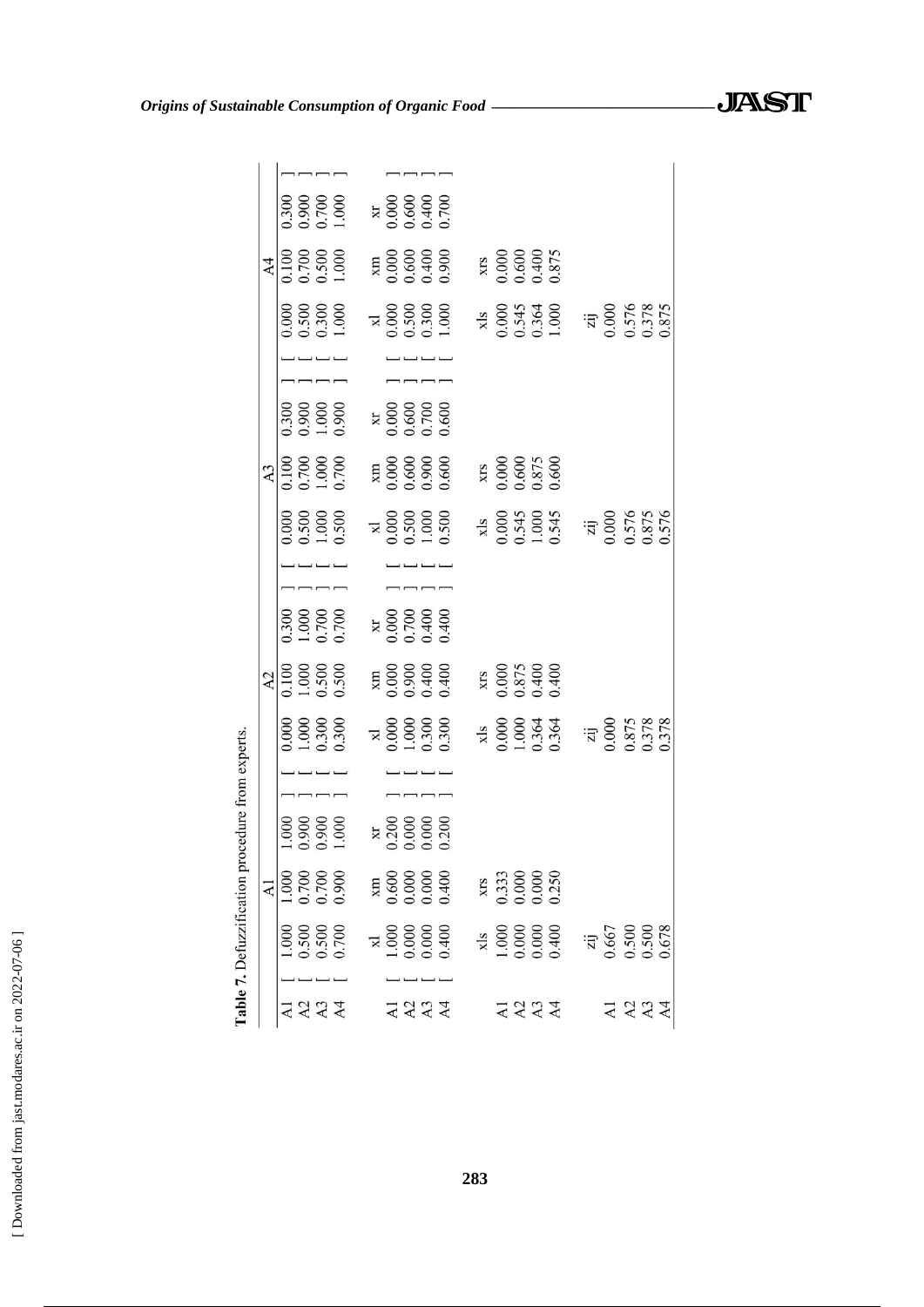

|                | A1    | A2    | A3    | A4    |
|----------------|-------|-------|-------|-------|
| A1             | 0.688 | 0.315 | 0.350 | 0.384 |
| A2             | 0.427 | 0.771 | 0.403 | 0.314 |
| A <sub>3</sub> | 0.530 | 0.278 | 0.738 | 0.402 |
| A4             | 0.595 | 0.243 | 0.510 | 0.750 |

**Table 8.** Initial direct relationship matrix of attributes.

**Table 9.** Total interrelationship matrix of attributes.

|                | $\overline{\phantom{a}}$ |       |       |       |  |
|----------------|--------------------------|-------|-------|-------|--|
|                | A1                       | A2    | A3    | A4    |  |
| A1             | 2.902                    | 1.843 | 2.397 | 2.257 |  |
| A2             | 3.039                    | 2.310 | 2.676 | 2.435 |  |
| A <sub>3</sub> | 3.169                    | 2.041 | 2.919 | 2.548 |  |
| A4             | 3.469                    | 2.183 | 3.023 | 2.955 |  |

**Table 10.** Driving and dependence power of attributes.

|                | D      | R      | $D+R$  | $D-R$   |
|----------------|--------|--------|--------|---------|
| A <sub>1</sub> | 9.398  | 12.579 | 21.976 | (3.181) |
| A <sub>2</sub> | 10.461 | 8.377  | 18.837 | 2.084   |
| A <sub>3</sub> | 10.677 | 11.015 | 21.692 | (0.337) |
| A <sub>4</sub> | 11.630 | 10.195 | 21.825 | 1.434   |
| Max            |        |        | 21.976 | 2.084   |
| Min            |        |        | 18.837 | (3.181) |
| Average        |        |        | 21.083 | 0.000   |

**Table 11.** Initial interrelationship matrix of criteria.

| C <sub>1</sub>         | C <sub>2</sub> | C <sub>3</sub> | C4    | C <sub>5</sub> | C <sub>6</sub> | C7    | C8    | C9    | C1       | C <sub>1</sub> | C <sub>1</sub> | C <sub>1</sub> |
|------------------------|----------------|----------------|-------|----------------|----------------|-------|-------|-------|----------|----------------|----------------|----------------|
|                        |                |                |       |                |                |       |       |       | $\Omega$ |                | 2              | 3              |
| .733<br>C <sub>1</sub> | 0.516          | 0.389          | 0.537 | 0.261          | 0.260          | 0.253 | 0.401 | 0.441 | 0.351    | 0.225          | 0.278          | 0.242          |
| .551<br>C <sub>2</sub> | 0.724          | 0.437          | 0.486 | 0.278          | 0.297          | 0.306 | 0.469 | 0.490 | 0.453    | 0.349          | 0.383          | 0.317          |
| C <sub>3</sub><br>.516 | 0.568          | 0.741          | 0.551 | 0.345          | 0.310          | 0.338 | 0.383 | 0.403 | 0.471    | 0.343          | 0.381          | 0.333          |
| .483<br>C <sub>4</sub> | 0.551          | 0.493          | 0.715 | 0.278          | 0.261          | 0.288 | 0.433 | 0.505 | 0.434    | 0.399          | 0.382          | 0.384          |
| C <sub>5</sub><br>.434 | 0.503          | 0.473          | 0.466 | 0.778          | 0.420          | 0.267 | 0.416 | 0.489 | 0.471    | 0.328          | 0.377          | 0.379          |
| .343<br>C <sub>6</sub> | 0.434          | 0.437          | 0.503 | 0.398          | 0.776          | 0.357 | 0.401 | 0.457 | 0.439    | 0.346          | 0.365          | 0.295          |
| C <sub>7</sub><br>.380 | 0.377          | 0.406          | 0.465 | 0.399          | 0.418          | 0.786 | 0.453 | 0.406 | 0.369    | 0.278          | 0.379          | 0.259          |
| .480<br>C <sub>8</sub> | 0.515          | 0.507          | 0.550 | 0.381          | 0.364          | 0.338 | 0.774 | 0.542 | 0.489    | 0.430          | 0.519          | 0.417          |
| C9<br>.465             | 0.517          | 0.492          | 0.620 | 0.363          | 0.293          | 0.269 | 0.471 | 0.738 | 0.524    | 0.484          | 0.535          | 0.450          |
| $C10$ .500             | 0.532          | 0.507          | 0.552 | 0.362          | 0.275          | 0.286 | 0.539 | 0.594 | 0.745    | 0.501          | 0.501          | 0.467          |
| C <sub>11</sub><br>463 | 0.552          | 0.557          | 0.550 | 0.433          | 0.347          | 0.268 | 0.570 | 0.509 | 0.576    | 0.776          | 0.536          | 0.536          |
| .478<br>C12            | 0.547          | 0.505          | 0.484 | 0.310          | 0.292          | 0.234 | 0.521 | 0.491 | 0.525    | 0.415          | 0.769          | 0.485          |
| $C13$ \ 431            | 0.500          | 0.507          | 0.517 | 0.450          | 0.191          | 0.235 | 0.487 | 0.526 | 0.476    | 0.416          | 0.453          | 1.000          |

identified as the influential variable in the group of proposed attributes. Consumer demographic aspects affect community psychology and behavior, but this effect is weaker than the stakeholder impact. This shows that, as customer demographic characteristics change, their psychology for sustainable consumption changes, thereby changing consumption trends in the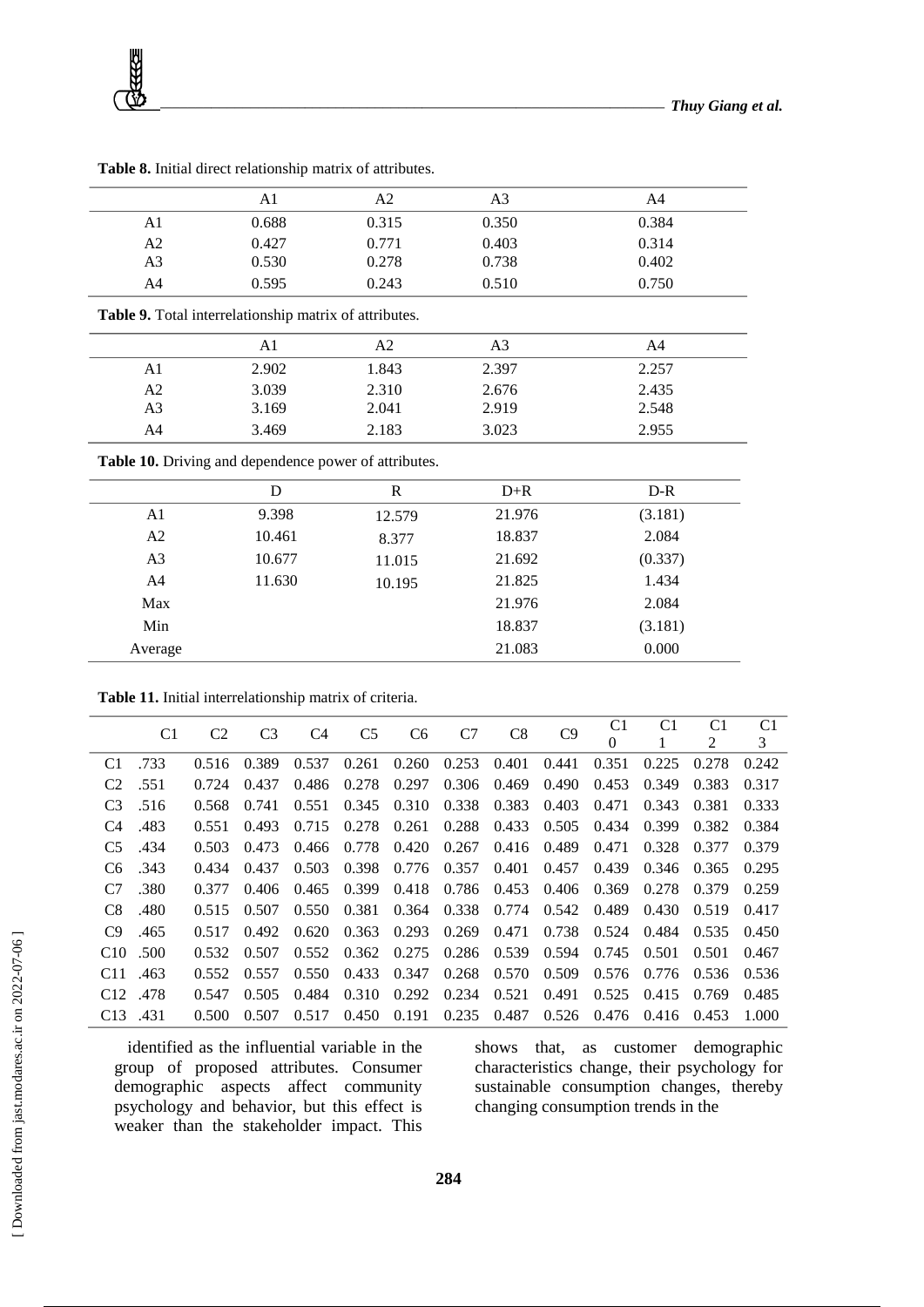|                 | C1    | C <sub>2</sub> | C <sub>3</sub> | C4    | C <sub>5</sub> | C6    | C7    | C8    | C9    | C10   | C11   | C12   | C <sub>13</sub> |
|-----------------|-------|----------------|----------------|-------|----------------|-------|-------|-------|-------|-------|-------|-------|-----------------|
| C1              | 0.552 | 0.557          | 0.505          | 0.569 | 0.375          | 0.336 | 0.318 | 0.497 | 0.525 | 0.490 | 0.397 | 0.444 | 0.417           |
| C <sub>2</sub>  | 0.588 | 0.659          | 0.578          | 0.633 | 0.427          | 0.385 | 0.368 | 0.572 | 0.600 | 0.570 | 0.471 | 0.521 | 0.486           |
| C <sub>3</sub>  | 0.594 | 0.648          | 0.638          | 0.656 | 0.447          | 0.396 | 0.381 | 0.569 | 0.598 | 0.585 | 0.479 | 0.531 | 0.498           |
| C4              | 0.585 | 0.641          | 0.596          | 0.677 | 0.433          | 0.384 | 0.369 | 0.574 | 0.610 | 0.576 | 0.486 | 0.529 | 0.504           |
| C5              | 0.594 | 0.653          | 0.611          | 0.657 | 0.528          | 0.424 | 0.378 | 0.588 | 0.626 | 0.599 | 0.489 | 0.544 | 0.519           |
| C6              | 0.555 | 0.615          | 0.581          | 0.637 | 0.449          | 0.465 | 0.378 | 0.563 | 0.596 | 0.570 | 0.472 | 0.520 | 0.484           |
| C7              | 0.541 | 0.584          | 0.555          | 0.609 | 0.435          | 0.395 | 0.435 | 0.552 | 0.567 | 0.539 | 0.444 | 0.504 | 0.460           |
| C8              | 0.651 | 0.709          | 0.667          | 0.726 | 0.502          | 0.448 | 0.421 | 0.695 | 0.687 | 0.652 | 0.547 | 0.613 | 0.569           |
| C9              | 0.643 | 0.702          | 0.658          | 0.730 | 0.494          | 0.431 | 0.405 | 0.641 | 0.710 | 0.651 | 0.551 | 0.610 | 0.569           |
| C10             | 0.662 | 0.720          | 0.675          | 0.735 | 0.505          | 0.437 | 0.416 | 0.666 | 0.703 | 0.700 | 0.565 | 0.617 | 0.584           |
| C <sub>11</sub> | 0.687 | 0.756          | 0.714          | 0.768 | 0.540          | 0.470 | 0.433 | 0.701 | 0.721 | 0.704 | 0.634 | 0.651 | 0.623           |
| C12             | 0.629 | 0.690          | 0.644          | 0.691 | 0.473          | 0.420 | 0.389 | 0.634 | 0.656 | 0.636 | 0.527 | 0.632 | 0.562           |
| C <sub>13</sub> | 0.636 | 0.699          | 0.660          | 0.712 | 0.509          | 0.412 | 0.398 | 0.643 | 0.677 | 0.643 | 0.539 | 0.596 | 0.659           |

**Table 12.** Total interrelationship matrix of criteria.



**Figure 2.** Cause and effect diagram of criteria for practical improvement.

**Table 13.** Driving and dependence power of criteria.

|                | D     | R     | $D+R$  | $D-R$   |
|----------------|-------|-------|--------|---------|
| C <sub>1</sub> | 5.982 | 7.916 | 13.898 | (1.934) |
| C <sub>2</sub> | 6.858 | 8.635 | 15.493 | (1.777) |
| C <sub>3</sub> | 7.020 | 8.081 | 15.101 | (1.060) |
| C <sub>4</sub> | 6.965 | 8.799 | 15.764 | (1.835) |
| C <sub>5</sub> | 7.209 | 6.117 | 13.326 | 1.093   |
| C <sub>6</sub> | 6.886 | 5.403 | 12.289 | 1.483   |
| C7             | 6.619 | 5.087 | 11.706 | 1.532   |
| C8             | 7.887 | 7.895 | 15.783 | (0.008) |
| C9             | 7.796 | 8.276 | 16.072 | (0.481) |
| C10            | 7.985 | 7.916 | 15.900 | 0.069   |
| C11            | 8.403 | 6.604 | 15.006 | 1.799   |
| C12            | 7.582 | 7.313 | 14.895 | 0.269   |
| C13            | 7.782 | 6.933 | 14.715 | 0.849   |
| Max            |       |       | 16.072 | 1.799   |
| Min            |       |       | 11.706 | (1.934) |
| Average        |       |       | 14.611 | 0.000   |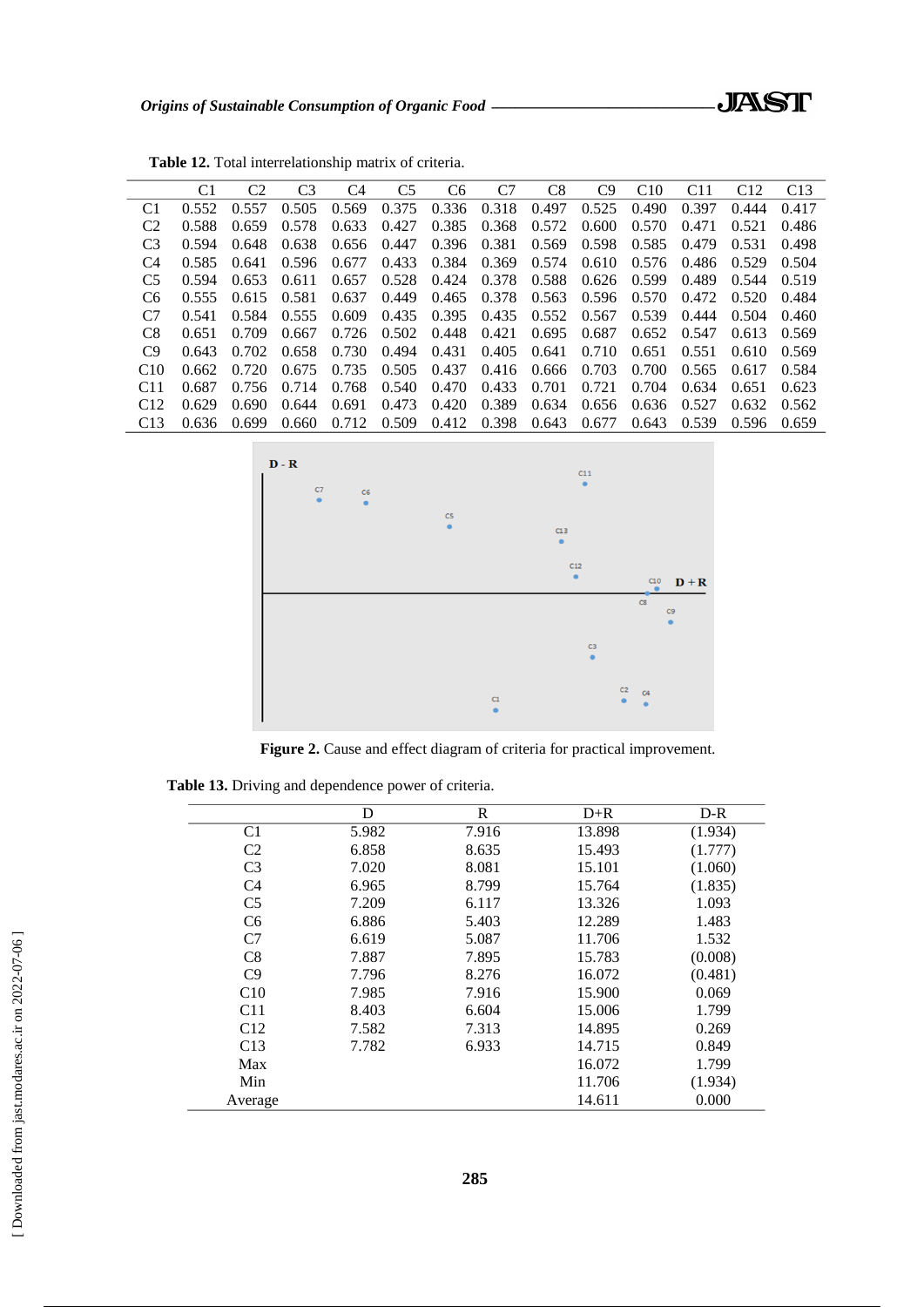community and towards sustainable consumption goals (Sun *et al.,* 2019).

Consumer demographic variables reflect consumer characteristics, which affect consumption behavior (Luu, 2019). In this study, consumer educational level, income status and age are found to associate with sustainable consumption of organic food (Paco and Lavrador, 2017). The consumer demographic aspect might lead to greater awareness of consumer behavior influences on the environment and society (Bryła, 2016). However, its impact on psychology and sociallevel aspect is negligible, which is caused by the specific characteristics of organic foodrelated to green and safe products (Testa *et al.,* 2019).

Stakeholder impact in the causal group is found to associate significantly with consumer psychological and social-level aspects. The participation of stakeholders might help adjust consumer behavior more positively, create a sustainable consumption community for organic food, which is not yet quite popular with all customers in the market (Chekima *et al.,* 2017; Scalco *et al.,* 2017; Simeone and Scarpato, 2020).

The findings show that two aspects of the causal group, namely, consumer demographic aspect and stakeholder impact influence the consumer psychological aspect and sociallevel aspect. Besides, the social-level aspect has a significant impact on the customer psychological aspect. The result proves that a sustainable consumption community may affect consumer psychology and social responsibility (Nosi *et al.,* 2020).

The study indicates six attributes of the causal group are considered as the crucial factors for sustainable consumption behavior, including government support and guidance, mass media agents, education and research institutions, consumer educational level, income status, and age (Luu, 2019).

## **CONCLUSIONS**

The study grants an alternative approach for sustainable consumption research using the fuzzy DEMATEL method. The finding reveals the two enablers of the causal group that stakeholders need to consider to build effective marketing strategies, namely, consumer demographic variable and stakeholder impact. These two attributes affect two other aspects of the effect group, including consumer psychological and social-level aspects. Besides, 13 criteria are classified into an autonomous quadrant, dependent quadrant, independent quadrant, and linkage quadrant. Six criteria from the measurement scale of two causal aspects demographic and stakeholder impact are classified into the causal area, with government support and guidance, mass media agents, education and research institutions, and consumer demographics (educational level, income and age), which are crucial criteria for sustainable consumption of organic food, that might translate into policy implications.

The study has certain limitations. The first limitation is relevant to the sample bias with small sample size and purposive sampling technique. Consumption sustainability depends on multiple sets of factors that conjointly determine an impact on environmental, social, and economic preservation. Although this study adopted the fuzzy DEMATEL to capture a general picture of sustainable consumption behavior, there is a demand to comprehend consumer prospects to engage in and maintain sustainable behavior, looking at sustainability in its entirety.

## **REFERENCES**

- 1. Anantharaman, M. 2018. Critical Sustainable Consumption: A Research Agenda. *J. Environ. Stud. Sci.*, **8(4):** 553- 561.
- 2. Azzurra, A., Massibehaviour, A. and Angela, M. 2019. Measuring Sustainable Food Consumption: A Case Study on Organic Food. *Sustain. Prod. Consum.,* **17:** 95-107.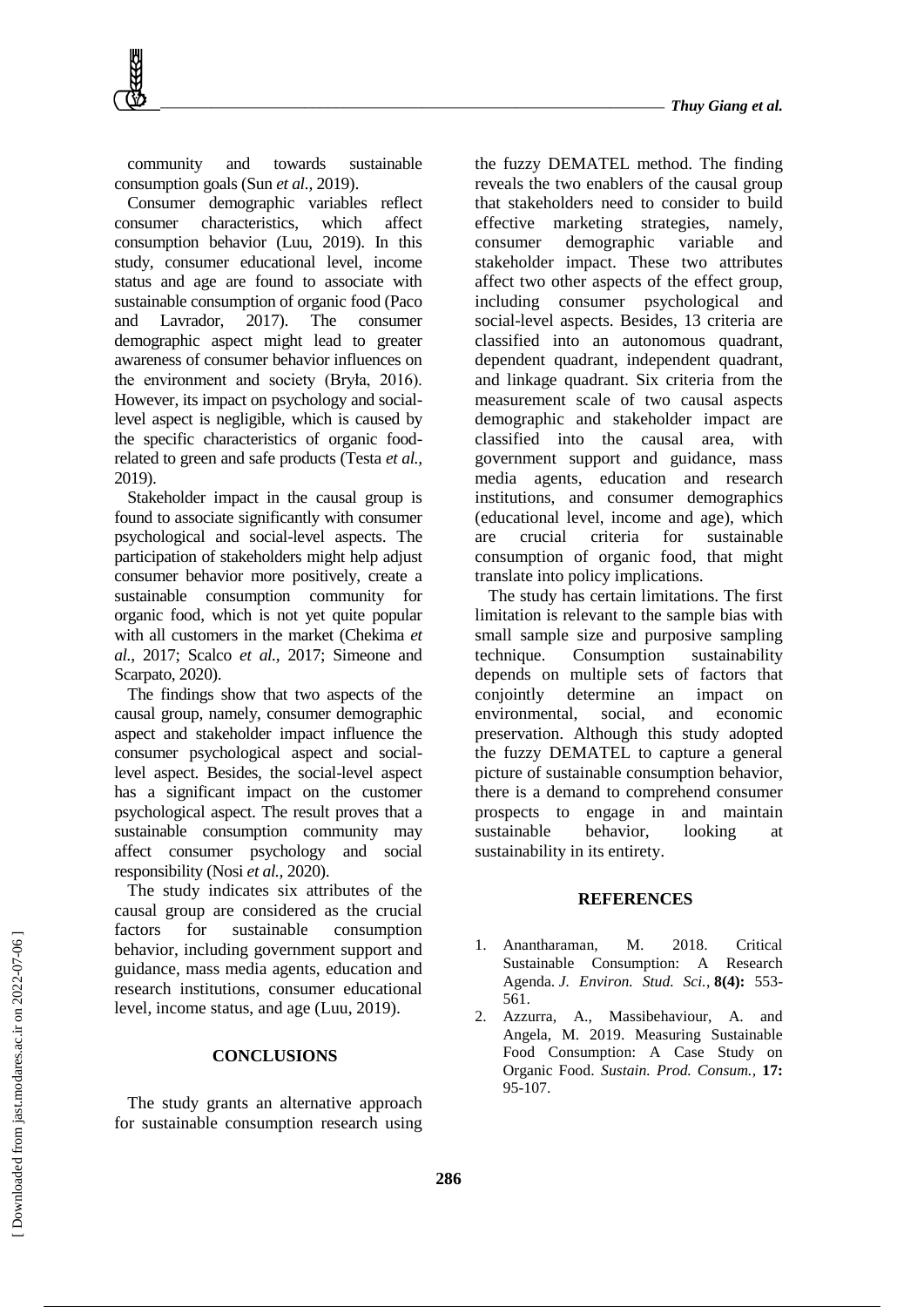- 3. Bellman, R. E. and Zadeh, L. A. 1970. Decision-Making in a Fuzzy Environment. *Manage. Sci.*, **17(4):** 141-164.
- 4. Bryła, P. 2016. Organic Food Consumption in Poland: Motives and Barriers. *Appetite*, **105:** 737-746.
- 5. Bulut, Z. A., Kökalan Çımrin, F. and Doğan, O. 2017. Gender, Generation and Sustainable Consumption: Exploring the Behavior of Consumers from Izmir, Turkey. *Int. J. Consum. Stud.*, **41(6):** 597- 604.
- 6. Chekima, B., Igau, A., Wafa, S. A. W. S. K. and Chekima, K. 2017. Narrowing the Gap: Factors Driving Organic Food Consumption. *J. Clean. Prod.,* **166:** 1438- 1447.
- 7. Chou, Y. C., Sun, C. C. and Yen, H. Y. 2012. Evaluating the Criteria for Human Resource for Science and Technology (HRST) Based on an Integrated Fuzzy AHP and Fuzzy DEMATEL Approach. *Appl. Soft Comput.*, **12(1)**: 64-71.
- 8. Choudhary, S., Nayak, R., Kumari, S. and Choudhury, H. 2019. Analyzing Acculturation to Sustainable Food Consumption Behavior in Social Media through the Lens of Information Diffusion. *Technol. Forecast. Soc. Change.,* **145:** 481- 492.
- 9. Coderoni, S. and Perito, M. A. 2020. Sustainable Consumption in the Circular Economy: An Analysis of Consumers' Purchase Intentions for Iste-to-Value Food. *J. Clean. Prod.,* **252:** 119870.
- 10. Currás‐Pérez, R., Dolz‐Dolz, C., Miquel‐ Romero, M. J. and Sánchez‐García, I. 2018. How Social, Environmental, and Economic CSR Affects Consumer‐Perceived Value: Does Perceived Consumer Effectiveness Make a Difference?. *Corp. Soc. Responsib. Environ. Manag.,* **25(5):** 733-747.
- 11. Dong, X., Li, H., Liu, S., Cai, C. and Fan, X. 2018. How Does Material Possession Love Influence Sustainable Consumption Behavior towards the Durable Products? *J. Clean. Prod.,* **198:** 389-400.
- 12. Feil, A. A., da Silva Cyrne, C. C., Sindelar, F. C. W., Barden, J. E. and Dalmoro, M. 2020. Profiles of Sustainable Food Consumption: Consumer Behavior toward Organic Food in the Southern Region of Brazil. *J. Clean. Prod.*, **258:** 120690.
- 13. Geiger, S. M., Fischer, D. and Schrader, U. 2017. Measuring What Matters in

Sustainable Consumption: An Integrative Framework for the Selection of Relevant Behaviors. *Sustain. Dev.*, **26(1):** 18-33.

- 14. Geng, D., Liu, J. and Zhu, Q. 2017. Motivating Sustainable Consumption among Chinese Adolescents: An Empirical Examination. *J. Clean. Prod.,* **141:** 315-322.
- 15. Golob, U., Koklic, M. K., Podnar, K. and Zabkar, V. 2018. The Role of Environmentally Conscious Purchase Behaviour and Green Scepticism in Organic Food Consumption. *Brit. Food J.*, **120(10):** 2411-2424. https://doi.org/10.1108/BFJ-08- 2017-0457
- 16. Han, H. 2020. Theory of Green Purchase Behavior (TGPB): A New Theory for Sustainable Consumption of Green Hotel and Green Restaurant Products. *Bus. Strategy Environ.*, **29(6):** 2815-2828.
- 17. Joshi, Y. and Rahman, Z. 2019. Consumers' Sustainable Purchase Behaviour: Modeling the Impact of Psychological Factors. *Ecol. Econ.*, **159:** 235-243.
- 18. Joshi, Y. and Rahman, Z. 2017. Investigating the Determinants of Consumers" Sustainable Purchase Behaviour. *Sustain. Prod. Consum.,* **10:** 110-120.
- 19. Kang, J., Grable, K., Hustvedt, G. and Ahn, M. 2017. Sustainable Water Consumption: The Perspective of Hispanic Consumers. *J. Environ. Psychol.,* **50:** 94-103.
- 20. Kushwah, S., Dhir, A. and Sagar, M. 2019. Ethical Consumption Intentions and Choice Behavior towards Organic Food: Moderation Role of Buying and Environmental Concerns. *J. Clean. Prod.,* **236:** 1-12.
- 21. Kwon, J. and Ahn, J. 2020. Socio-Demographic Characteristics and Green Consumption Behavior in Developing Countries: The Case of Malaysia. *Soc. Responsib. J.*, **17(8):** 1213-1231.
- 22. Liobikienė, G., Mandravickaitė, J., and Bernatonienė, J., 2016. Theory of Planned Behavior Approach to Understand the Green Purchasing Behavior in the EU: A Cross-Cultural Study. *Ecol Econ*, **125**: 38-46.
- 23. Luu, D. T. 2019. Willingness to Pay and Actual Purchase Decision for Organic Agriculture Products in Vietnam. *Econ. J. Emerg. Mark.*, **11(2)**: 123-134.
- 24. Mancini, P., Marchini, A. and Simeone, M. 2017. Which Are the Sustainable Attributes Affecting the Real Consumption Behaviour?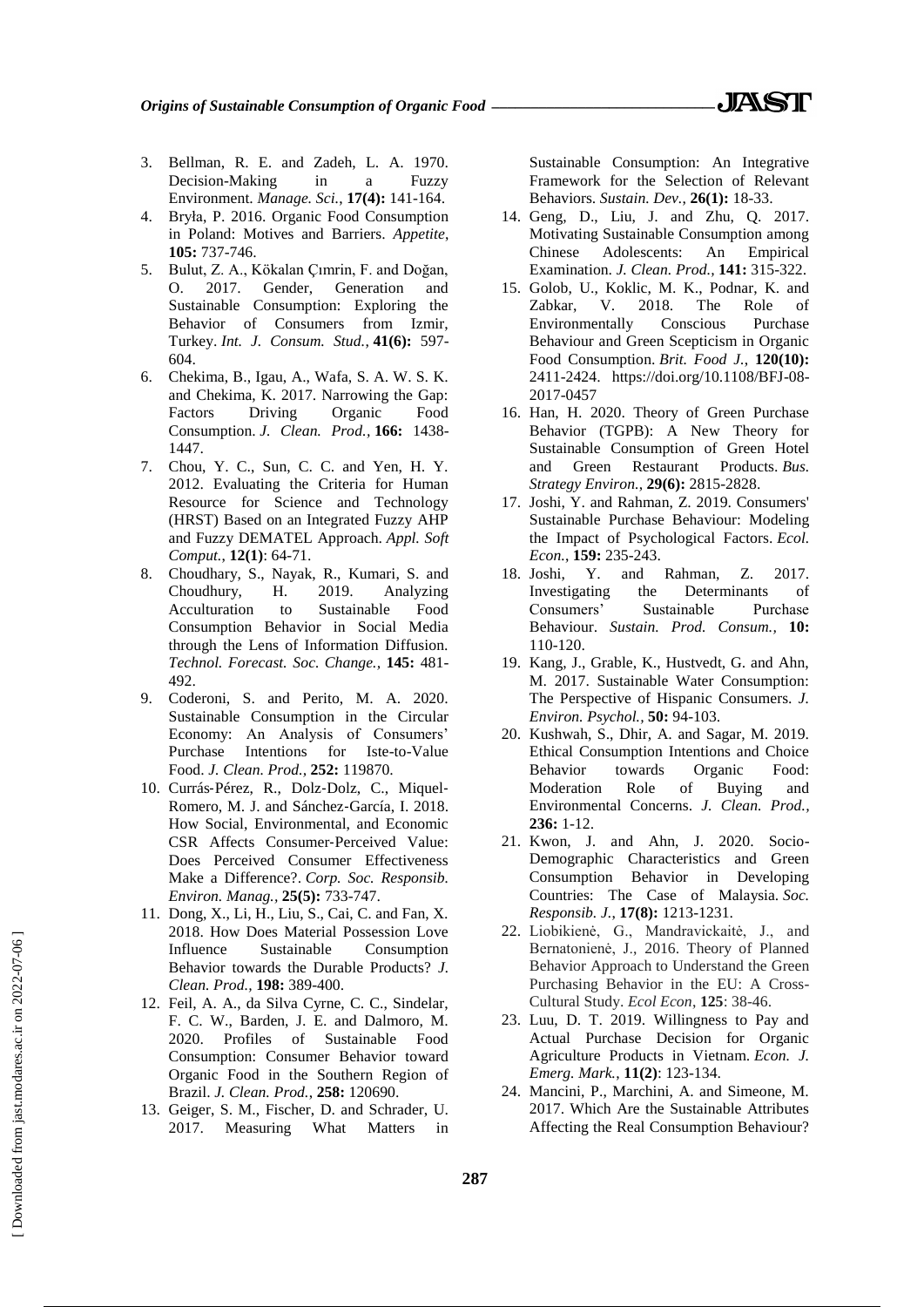Consumer Understanding and Choices. *Brit. Food J.*, **119(8):** 1839-1853.

- 25. Mørk, T., Bech-Larsen, T., Grunert, K. and Tsalis, G. 2017. Determinants of Citizen Acceptance of Environmental Policy Regulating Consumption in Public Settings: Organic Food in Public Institutions. *J. Clean. Prod.,* **148:** 407-414.
- 26. Minton, E. A., Spielmann, N., Kahle, L. R. and Kim, C. H. 2018. The Subjective Norms of Sustainable Consumption: A Cross-Cultural Exploration. *J. Bus. Res.*, **82:** 400- 408.
- 27. Nosi, C., Zollo, L., Rialti, R. and Ciappei, C. 2020. Sustainable Consumption in Organic Food Buying Behavior: The Case of Quinoa. *Brit. Food J.*, **122(3):** 976-994.
- 28. Pacheco-Blanco, B. and Bastante-Ceca, M. J. 2016. Green Public Procurement as an Initiative for Sustainable Consumption: An Exploratory Study of Spanish Public Universities. *J. Clean. Prod.,* **133:** 648-656.
- 29. Paço, A. and Lavrador, T. 2017. Environmental Knowledge and Attitudes and Behaviours towards Energy Consumption. *J. Environ. Manage.*, **197:** 384-392.
- 30. Phipps, M., Ozanne, L. K., Luchs, M. G., Subrahmanyan, S., Kapitan, S., Catlin, J. R., Gau, R. Naylor, R. W., Rose, R. L., Simpson, B., and Weaver, T. 2013. Understanding the Inherent Complexity of Sustainable Consumption: A Social Cognitive Framework. *J. Bus. Res.*, **66(8):** 1227-1234.
- 31. Raval, S. J., Kant, R. and Shankar, R. 2021. Analyzing the Critical Success Factors Influencing Lean Six Sigma Implementation: Fuzzy DEMATEL Approach. *J. Model. Manag.*, **16(2):** 728- 764
- 32. Scalco, A., Noventa, S., Sartori, R. and Ceschi, A. 2017. Predicting Organic Food Consumption: A Meta-Analytic Structural Equation Model Based on the Theory of Planned Behavior. *Appetite*, **112:** 235-248. https://doi.org/10.1016/j.appet.2017.02.007
- 33. Sharma, R. and Jha, M. 2017. Values Influencing Sustainable Consumption Behaviour: Exploring the Contextual Relationship. *J. Bus. Res.*, **76:** 77-88.
- 34. Severo, E. A., De Guimarães, J. C. F. and Dellarmelin, M. L. 2021. Impact of the COVID-19 Pandemic on Environmental Awareness, Sustainable Consumption and

Social Responsibility: Evidence from Generations in Brazil and Portugal. *J. Clean. Prod.,* **286:** 124947.

- 35. Simeone, M. and Scarpato, D. 2020. Sustainable Consumption: How Does Social Media Affect Food Choices?. *J. Clean. Prod.,* **277:** 124036.
- 36. Singh, A. and Verma, P. 2017. Factors Influencing Indian Consumers' Actual Buying Behaviour towards Organic Food Products. *J. Clean. Prod.,* **167:** 473-483.
- 37. Song, W., Zhu, Y. and Zhao, Q. 2020. Analysing Barriers for Adopting Sustainable Online Consumption: A Rough Hierarchical DEMATEL Method. *Comput. Ind. Eng.,*  **140:** 106279.
- 38. Sun, Y., Liu, N. and Zhao, M. 2019. Factors and Mechanisms Affecting Green Consumption in China: A Multilevel Analysis. *J. Clean. Prod.,* **209:** 481-493.
- 39. Srivastava, K. and Chawla, D. 2017. Demographic and Psychographic Antecedents of Ecologically Conscious Consumer Behaviour: An Empirical Investigation. *Int. J. Ind. Cul. Bus. Manag.*, **14(4):** 480-496.
- 40. Taufique, K. M. R. and Vaithianathan, S. 2018. A Fresh Look at Understanding Green Consumer Behavior among Young Urban Indian Consumers through the Lens of Theory of Planned Behavior. *J. Clean. Prod.,* **183:** 46-55.
- 41. Testa, F., Sarti, S. and Frey, M. 2019. Are Green Consumers Really Green? Exploring the Factors Behind the Actual Consumption of Organic Food Products. *Bus. Strategy Environ.*, **28(2):** 327-338.
- 42. Torma, G., AschemannWitzel, J. and Thøgersen, J. 2018. I Nudge Myself: Exploring 'Self-Nudging' Strategies to Drive Sustainable Consumption Behaviour. *Int. J. Consum. Stud.*, **42(1):** 141-154.
- 43. Torres‐Ruiz, F. J., Vega‐Zamora, M. and ParrasRosa, M. 2018. Sustainable Consumption: Proposal of a Multistage Model to Analyse Consumer Behaviour for Organic Foods. *Bus. Strategy Environ.*, **27(4):** 588-602.
- 44. Tripathi, A. and Singh, M. P. 2016. Determinants of Sustainable/Green Consumption: A Review. *Int. J. Environ. Technol. Manag.*, **19(3-4):** 316-358.
- 45. Tseng, M. L., Lin, C., Lin, C. W. R., Wu, K. J. and Sriphon, T. 2019. Ecotourism